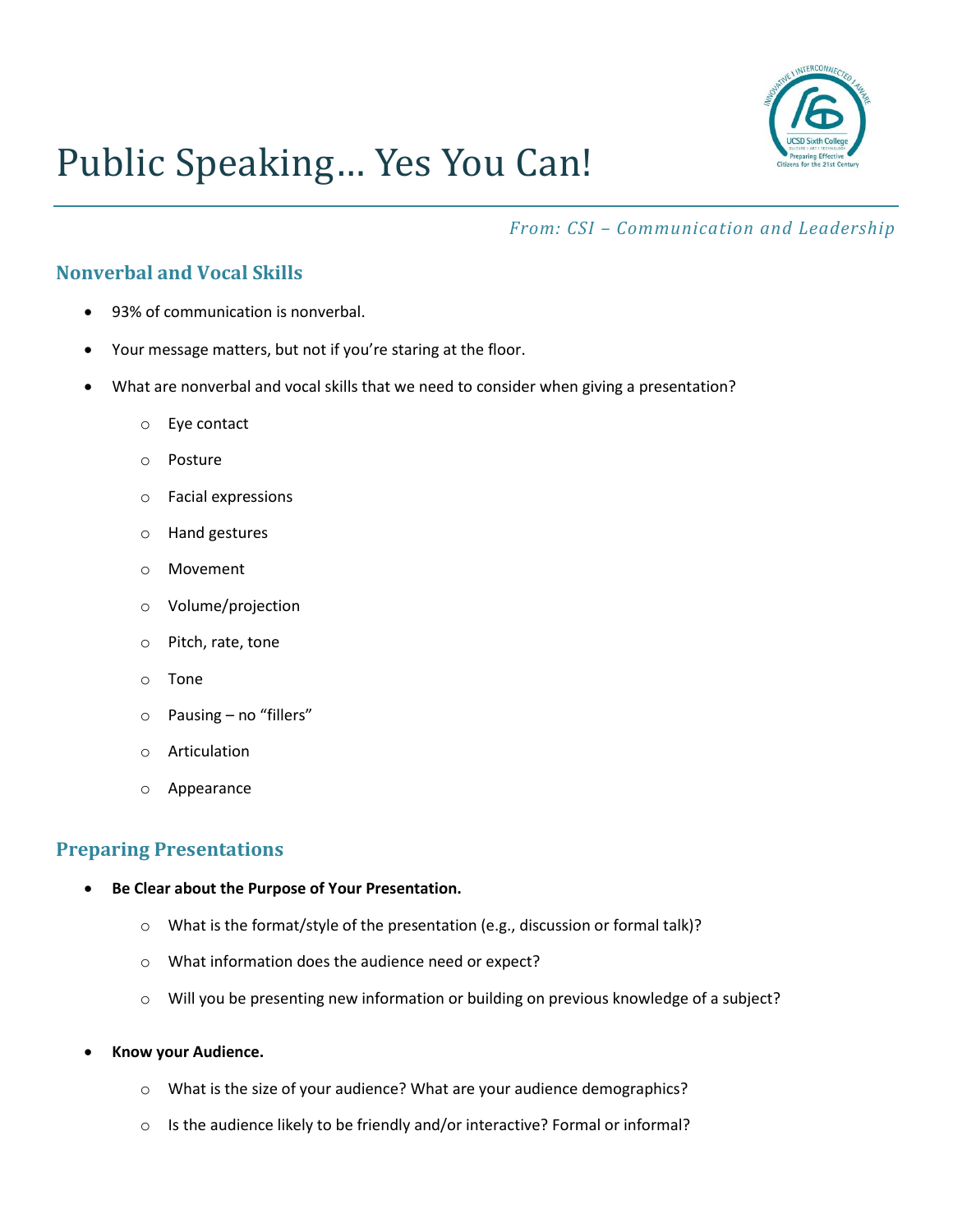#### **Know Your Time Constraints**

- o How long are you expected to speak?
- $\circ$  Long presentations allow you the freedom to explore your topic more in depth and engage the audience.
- o Short presentations should be kept to only essential points.
- o How much time is allotted for Q&A?
- o Speak **SLOW** 100 words per minute (normal conversation occurs at 300 words per minute)

#### **Preparation is key to delivering good presentations.**

- o Start early and avoid procrastination
- o Clarify your topic and identify the main points you wish to address
- o Research supporting data for each point
- $\circ$  Create an outline or "idea network" to help you relate and transition between your main points

#### **Arrange your main points in a logical sequence.**

- o How will you engage the audience at the beginning?
- o Provide an overview of your main points (determine the most essential points)
- o Arrange from most important to least important
- o Determine transition elements (How do the points relate?)
- o Conclude with main points… again.

#### **Using Visual Aids**

- o Use key phrases only
- $\circ$  Layout of slides is important keep important information near the top
- o Limit punctuation and avoid using all capital letters
- o Avoid fancy or hard-to-read fonts
- o Use contrasting colors for text and background
- o Consider your audience when choosing a template
- o Limit the number of slides you use
- o Use photos, charts and graphs
- o Avoid excessive use of transition/animation elements